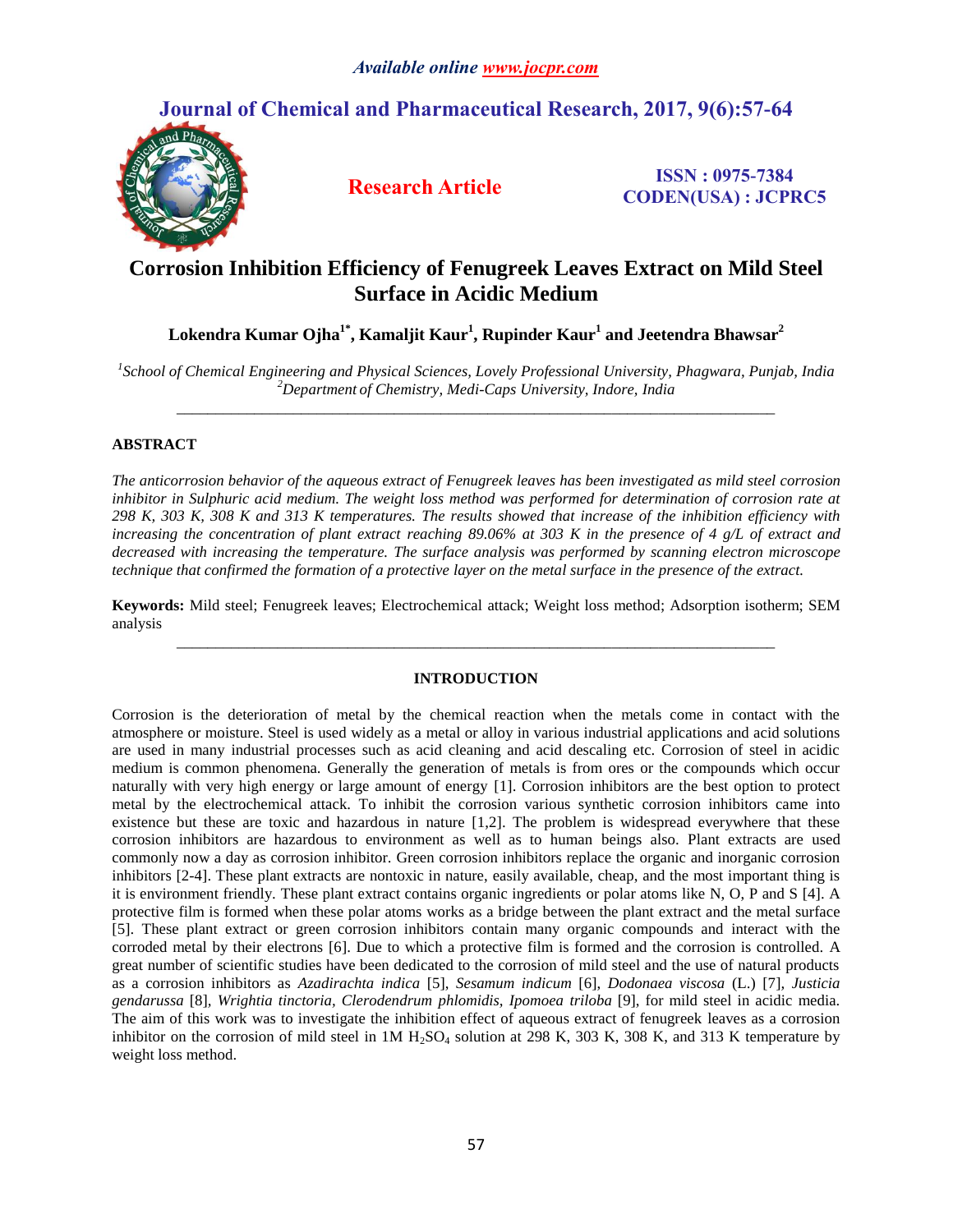# **MATERIALS AND METHODS**

 $\mathcal{L}_\text{max}$ 

#### **Preparation of Specimens**

Mild steel specimens used in this experiment were cut from sheet with dimensions  $5 \times 2 \times 0.1$  cm. These coupons were polished with different grades emery papers after that washed with deionized water, degreased with acetone, dried and weighed before experiments.

## **Extract Preparation**

Fresh Fenugreek leaves were used to make the aqueous extract. Fenugreek leaves purchased from local market, and dried in shades for 48 hours. The leaves powder weighed 50 g were thoroughly washed in distilled water and soaked in 500 ml. distilled water for 24 Hours then heated at 50-55°C and extract was filtered through Whattman No.1 filter paper. The extract of Fenugreek leaves obtained in this manner was used as an inhibitor. The extract were characterized by UV-Visible spectroscopy using a SHIMADZU UV-Visible 1800 spectrophotometer.

## **Solutions Preparation**

The aggressive solutions were prepared from analytical grade reagents  $H_2SO_4$  and de-ionized water. A stock solution was prepared using distilled water and 1 M H<sub>2</sub>SO<sub>4</sub>. The concentration range of Fenugreek leaves extract employed was varied from 1- 4 g/L.

## **Mass Loss Measurements**

Weight loss method is mostly used for determination of corrosion rate. Mass loss experiments were performed at 298 K, 303 K, 308 K and 313 K with different concentrations of Fenugreek leaves extract for 6 hours immersion time. The Corrosion Rate (CR), Surface Coverage (θ) and Inhibition Efficiency (%IE) was calculated using the equation given below:

Corrosion Rate (mmpy) = 
$$
\frac{87.6 \times W}{DAT}
$$
................. (1)

Where, mmpy = millimeter per year, W = weight loss in milligrams, D = Density of steel ( $gm/cm<sup>3</sup>$ ), A = Surface area of steel  $(cm<sup>2</sup>)$ , T = Time of exposure in hours

The inhibition efficiency (%IE) and degree of surface coverage  $(\theta)$  were calculated using equation (2) and equation (3), respectively.

 – ……………………….. (2) – …………………………. (3)

Where  $W_1$  and  $W_2$  are the corrosion rates in the absence and presence of the inhibitor respectively

#### **RESULTS AND DISCUSSION**

#### **UV Analysis**

The UV-VIS spectroscopy of the plant extract was studied at a wavelength range of 200 to 800 nm. One major band was recorded between 200-400 nm shows the presence of hetero atoms in extract (Figure 1).

#### **Weight Loss Method**

The Inhibition Efficiency (%IE) and corrosion rate in presence and absence in inhibitor at all temperatures are summarized in Tables 1-4 (Figures 2-8).

#### **Table 1: Weight loss results of mild steel in 1 M H2SO4 in absence and presence of different concentrations of fenugreek leaves extract for 6 hours at 298 K**

| <b>Concentration of inhibitor</b><br>(mg/L) | Weight loss $(W_1$ -<br>$W_2$ | <b>Corrosion Rate</b><br>(mm/year) | <b>Surface Coverage</b><br>$(\theta)$ | <b>Inhibition Efficiency</b><br>$(\%$ IE) |
|---------------------------------------------|-------------------------------|------------------------------------|---------------------------------------|-------------------------------------------|
| <b>Blank</b>                                | 640                           | 119.0318                           |                                       |                                           |
|                                             | 170                           | 31.61783                           | 7.34375                               | 73.43                                     |
|                                             | 120                           | 22.31847                           | 0.8125                                | 81.25                                     |
|                                             | 90                            | 16.73885                           | 0.85375                               | 85.93                                     |
|                                             | 70                            | 13.01911                           | 0.890625                              | 89.06                                     |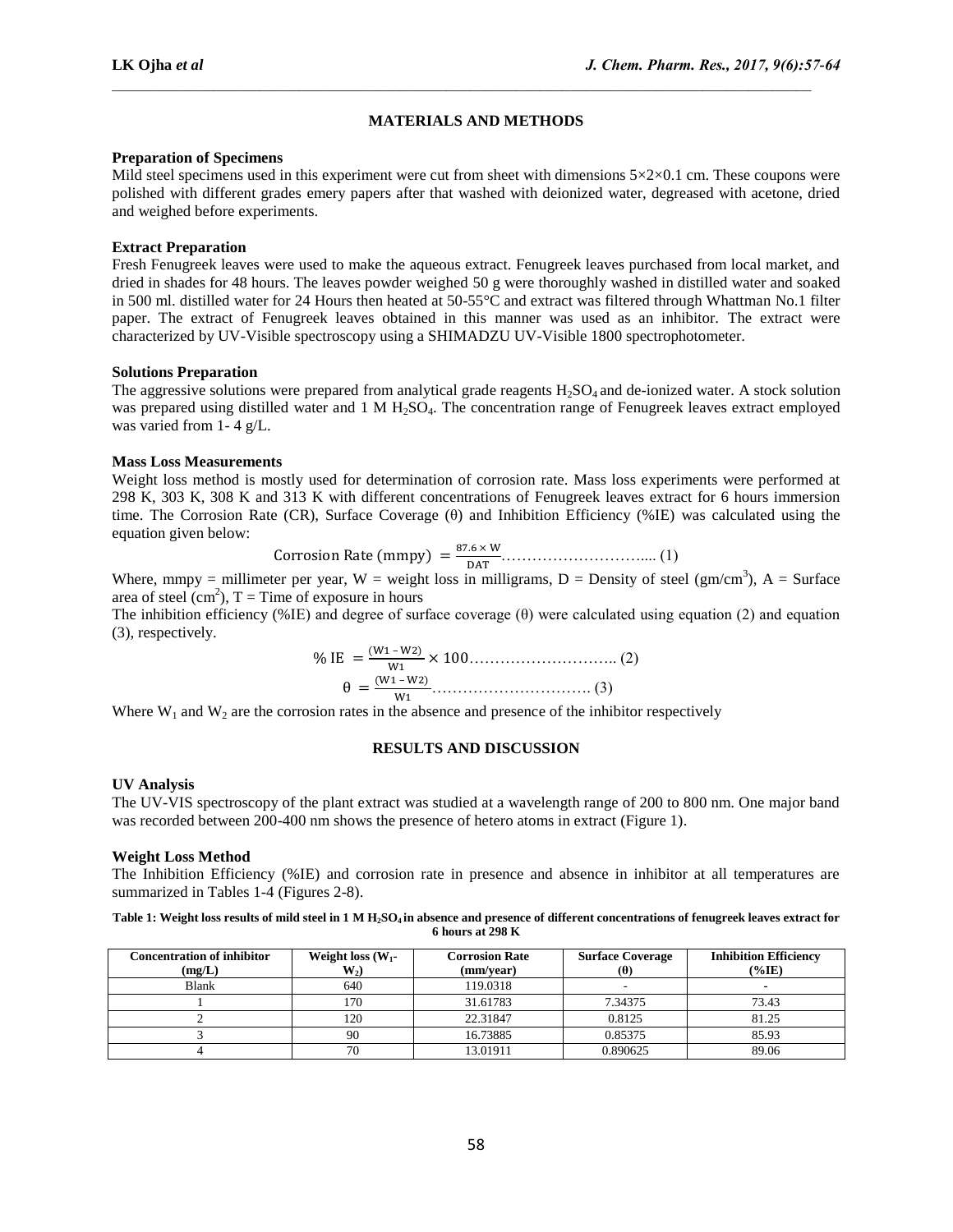

**Figure 1: UV-Vis spectra of aqueous extract of fenugreek leaves**

#### **Table 2: Weight loss results of mild steel in 1 M H2SO4 in absence and presence of different concentrations of fenugreek leaves extract for 6 hours at 303 K**

| <b>Concentration of inhibitor</b><br>(mg/L) | Weight loss $(W_1$ -<br>$W_2$ | <b>Corrosion Rate</b><br>(mm/year) | <b>Surface Coverage</b><br>$(\theta)$ | <b>Inhibition Efficiency</b><br>$(\%$ IE) |
|---------------------------------------------|-------------------------------|------------------------------------|---------------------------------------|-------------------------------------------|
| Blank                                       | 1020                          | 189.7                              |                                       |                                           |
|                                             | 430                           | 79.97                              | 0.5784                                | 57.84                                     |
|                                             | 240                           | 44.63                              | 0.7647                                | 76.47                                     |
|                                             | 210                           | 39.05                              | 0.7941                                | 79.41                                     |
|                                             | 160                           | 29.75                              | 0.8431                                | 84.31                                     |

**Table 3: Weight loss results of mild steel in 1 M H2SO4 in absence and presence of different concentrations of fenugreek leaves extract for 6 hours at 308 K**

| <b>Concentration of inhibitor</b><br>(mg/L) | Weight loss $(W_1$ -<br>$W_2$ | <b>Corrosion Rate</b><br>(mm/year) | <b>Surface Coverage</b><br>(U) | <b>Inhibition Efficiency</b><br>$(\%$ IE) |
|---------------------------------------------|-------------------------------|------------------------------------|--------------------------------|-------------------------------------------|
| Blank                                       | 280                           | 96.71                              |                                |                                           |
|                                             | 260                           | 66.96                              | 0.3077                         | 30.77                                     |
|                                             | 240                           | 63.24                              | 0.3461                         | 34.61                                     |
|                                             | 190                           | 59.52                              | 0.3846                         | 38.46                                     |
|                                             | 100                           | 53.94                              | 0.4423                         | 44.23                                     |

**Table 4: Weight loss results of mild steel in 1 M H2SO4 in absence and presence of different concentrations of fenugreek leaves extract for 6 hours at 313 K**

| <b>Concentration of inhibitor</b><br>(mg/L) | Weight loss $(W_1$ -<br>$W_2)$ | <b>Corrosion Rate</b><br>(mm/year) | <b>Surface Coverage</b><br>$(\theta)$ | <b>Inhibition Efficiency</b><br>$(\%$ IE) |
|---------------------------------------------|--------------------------------|------------------------------------|---------------------------------------|-------------------------------------------|
| <b>Blank</b>                                | 1020                           | 189.71                             | $\overline{\phantom{a}}$              |                                           |
|                                             | 430                            | 137.63                             | 0.2745                                | 27.45                                     |
|                                             | 240                            | 130.19                             | 0.3137                                | 31.37                                     |
|                                             | 210                            | 124.61                             | 0.3431                                | 34.31                                     |
|                                             | 160                            | 11.59                              | 0.4118                                | 41.18                                     |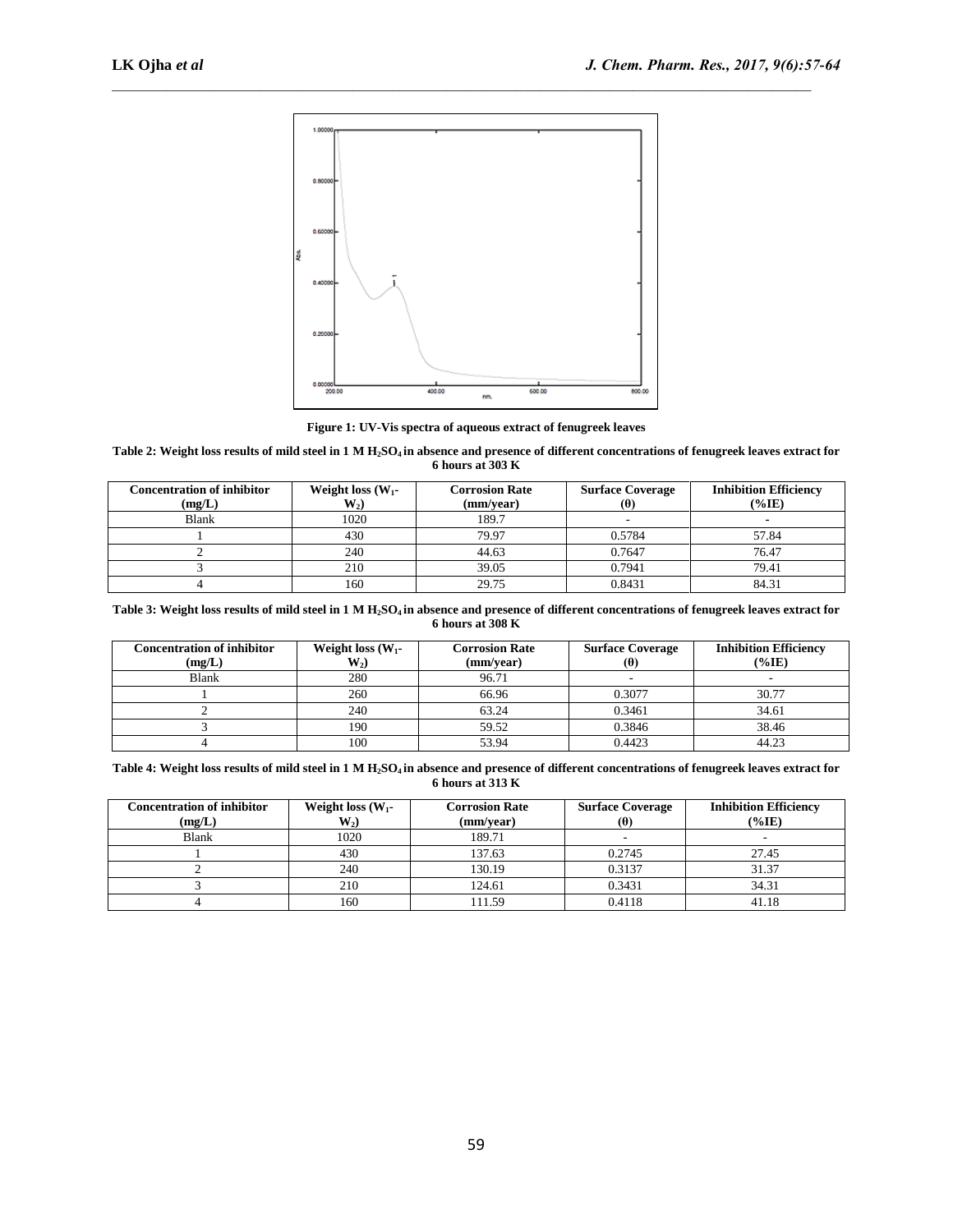

**Figure 2: Concentration of inhibitor (g/L) and inhibition efficiency (%IE) of mild steel in various concentration of fenugreek leaves extract at 25°C (298 K) in 1 M H2SO4 solution**



**Figure 3: Concentration of inhibitor (g/L) and corrosion rate of mild steel in various concentration of fenugreek leaves extract at 25°C (298 K) in 1 M H2SO4 solution**



**Figure 4: Concentration of inhibitor (g/L) and inhibition efficiency (%IE) of mild steel in various concentration of fenugreek leaves extract at 30°C (303 K) in 1 M H2SO4 solution**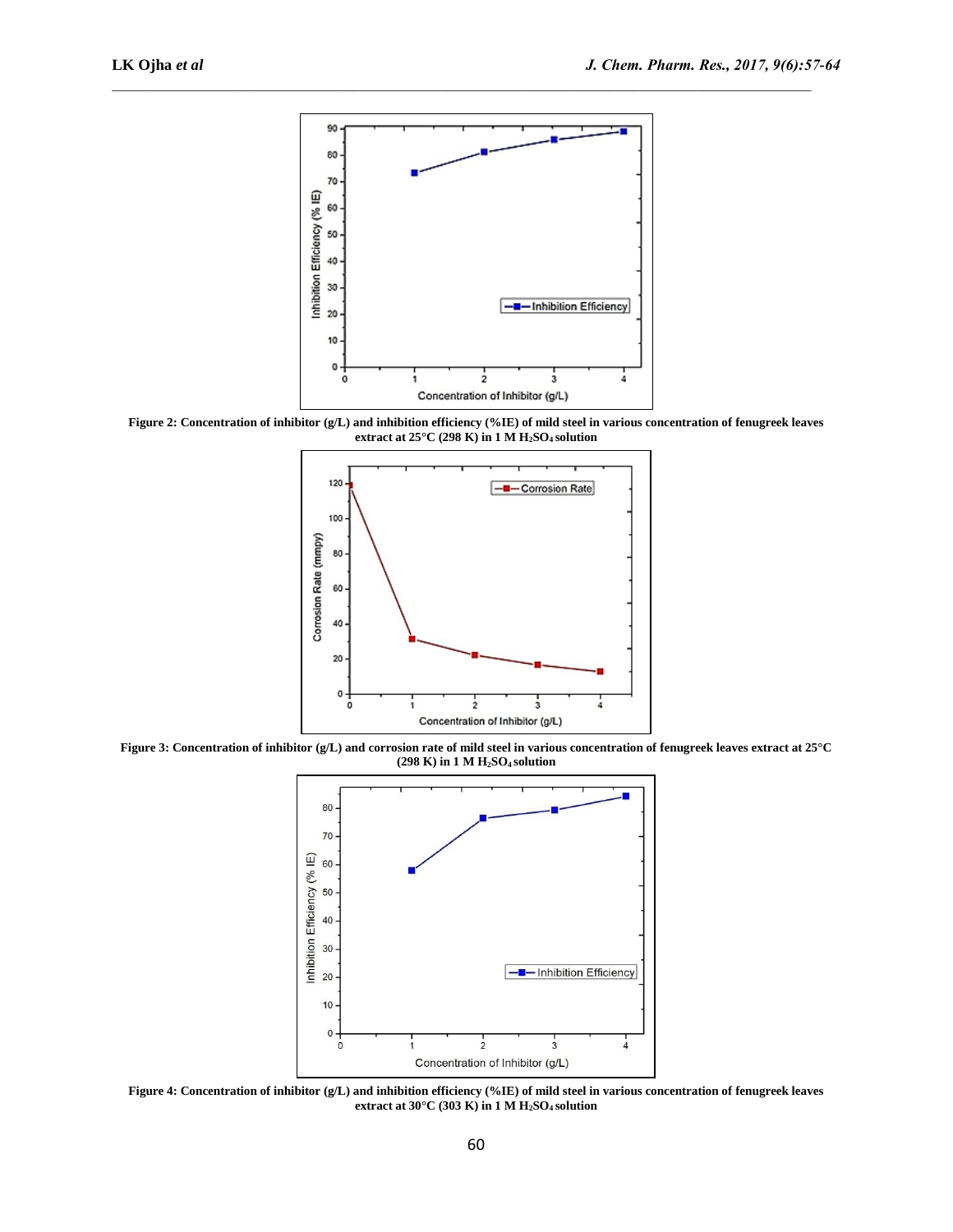

**Figure 5: Concentration of inhibitor (g/L) and corrosion rate of mild steel in various concentration of fenugreek leaves extract at 30°C (303 K) in 1 M H2SO4 solution**



**Figure 6: Concentration of inhibitor (g/L) and inhibition efficiency (%IE) of mild steel in various concentration of fenugreek leaves extract at 35°C (308 K) in 1 M H2SO4 solution**



**Figure 7: Concentration of inhibitor (g/L) and corrosion rate of mild steel in various concentration of fenugreek leaves extract at 35°C (308 K) in 1 M H2SO4 solution**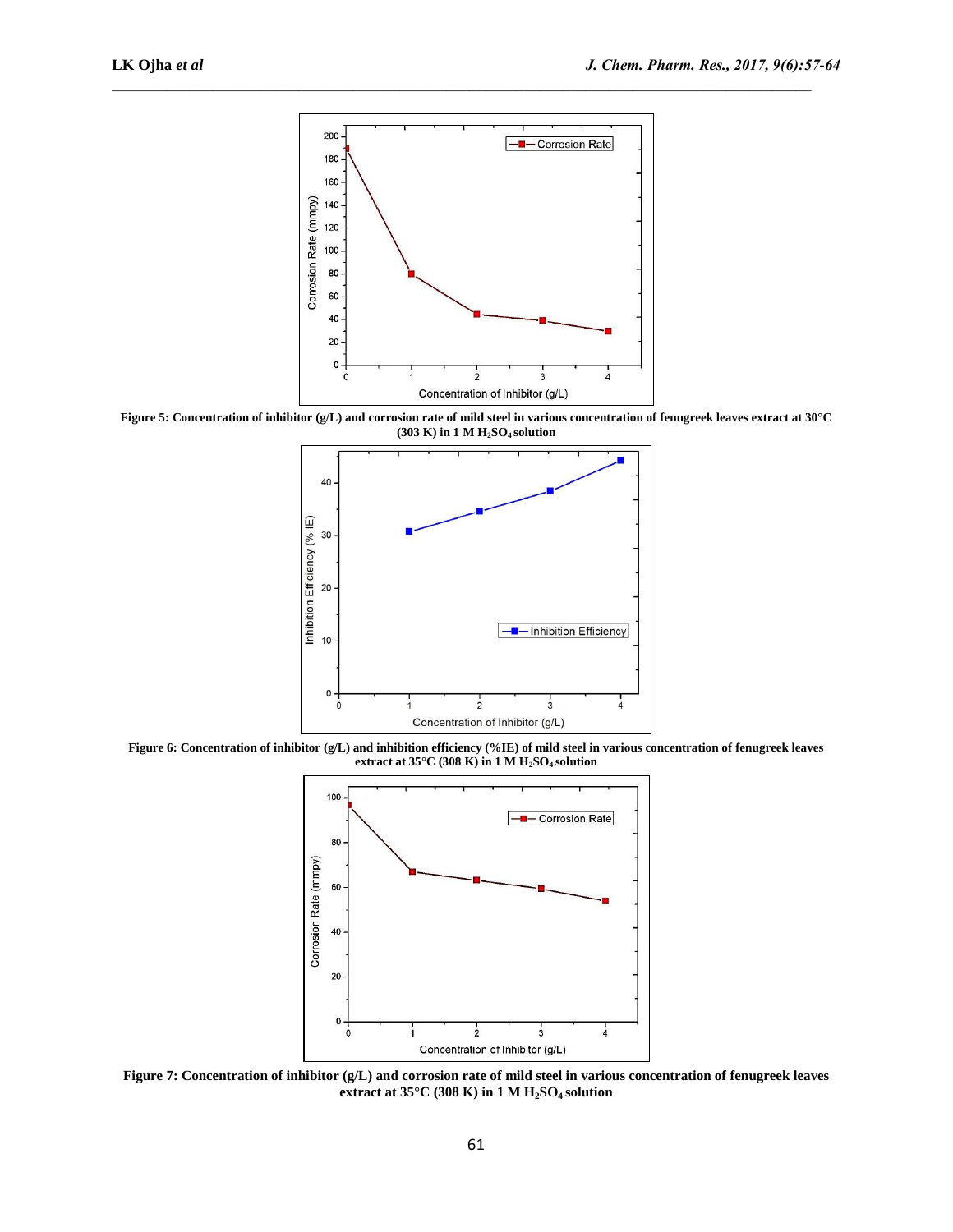

**Figure 8: Concentration of inhibitor (g/L) and inhibition efficiency (%IE) of mild steel in various concentration of fenugreek leaves extract at 40°C (313 K) in 1 M H2SO4 solution**



**Figure 9: Concentration of inhibitor (g/L) and corrosion rate of mild steel in various concentration of fenugreek leaves extract at 40°C (313 K) in 1 M H2SO4 solution**

The results are show that the CR is decreasing with increase in the concentration of inhibitor which indicates higher the adsorption of biomoleclues on metal surface. This means that corrosion rate decreases as we increase the concentration of inhibitor and reached a maximum value of 89.06% at a concentration of 4 g/L at 298 K. With the increase in the acid concentration the rate of corrosion increases which designates that the acid molecules are absorbed on the metal surface which impede the dissolution of latter by blocking its corrosion sites and hence decreasing the corrosion rate.

In order to study the effect of temperature on inhibition efficiency temperature investigation provides the information about the stability of the inhibitor film. The rate of corrosion at different temperatures is represented in Tables 1-4. Inspection of Figure 9 reveals that inhibition efficiency decreases with increase in temperature. In acidic medium, there is an evolution of  $H_2$  gas, increase in temperature which accelerates the rate of corrosion reaction which results in dissolution of metal. The increase in corrosion rate on increasing temperature can be attributed due to etching, rupture and desorption of inhibitor molecules [9,10].

#### **Adsorption Isotherm**

The adsorption isotherm is very important for provide information about the interaction of bio molecules and surface of metal. It can be explained by using two type of interaction: physisorption and chemisorptions.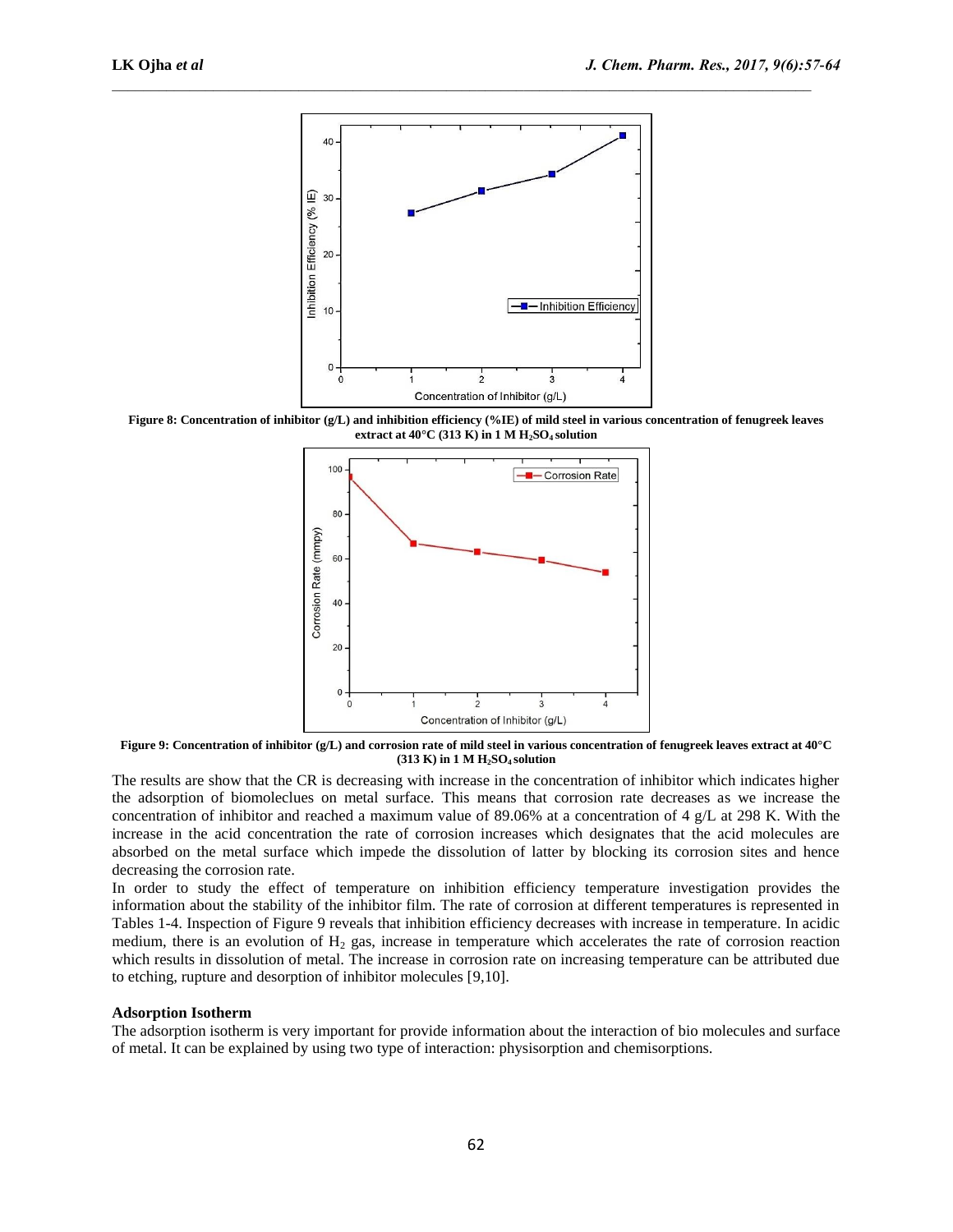

**Figure 10: Langmuir adsorption isotherm plot for the adsorption of different concentrations of Fenugreek leaves extract on the surface of mild steel in 1 M H2SO<sup>4</sup> solution for 6 hours at 298 K, 303 K, 308 K, and 313 K**

The Langmuir adsorption isotherm can be expressed by the Eq. 4 given below.

 ……………………………..(4)

Where, inhibitor concentration is C, the fraction of the surface covered (θ), adsorption coefficient K*ads*. The linear graph between log C/θ versus log C were (Figure 10) indicating Langmuir adsorption.

The Langmuir isotherm showed a good linearity, this isotherm assumes that the metal surface contains a fixed number of adsorption sites and each site holds one adsorbate [11,12]. Since the linear regression coefficient/or correction factors  $(R^2)$  are unity (1) at 298 K and almost unity (0.996) at 303 K, (0.967) at 308 K and (0.943) at 313 K, the adsorption behavior is believed to have obeyed Langmuir adsorption isotherms.

#### **SEM Analysis**

SEM observations were performed to confirm the formation of a protective film of the Fenugreek leaves extract on the metal surface. The SEM images clearly shows in Figures 11a and 11b, the mild steel specimens exposed for 6 hours to 1 M H<sub>2</sub>SO<sub>4</sub> solution in the presence and absence of 4 g/L of the leaves extract. After exposure to the corrosive acid media, the mild steel specimens exhibited a few cracks and irregularities on their surfaces, owing to acid corrosion. It is show that the corrosion reaction does not take place homogenously over the surface of mild steel in acidic medium. However, the surface is remarkably protected by because of the formation of a protective layer of the adsorbed extract molecules on the specimen surface.